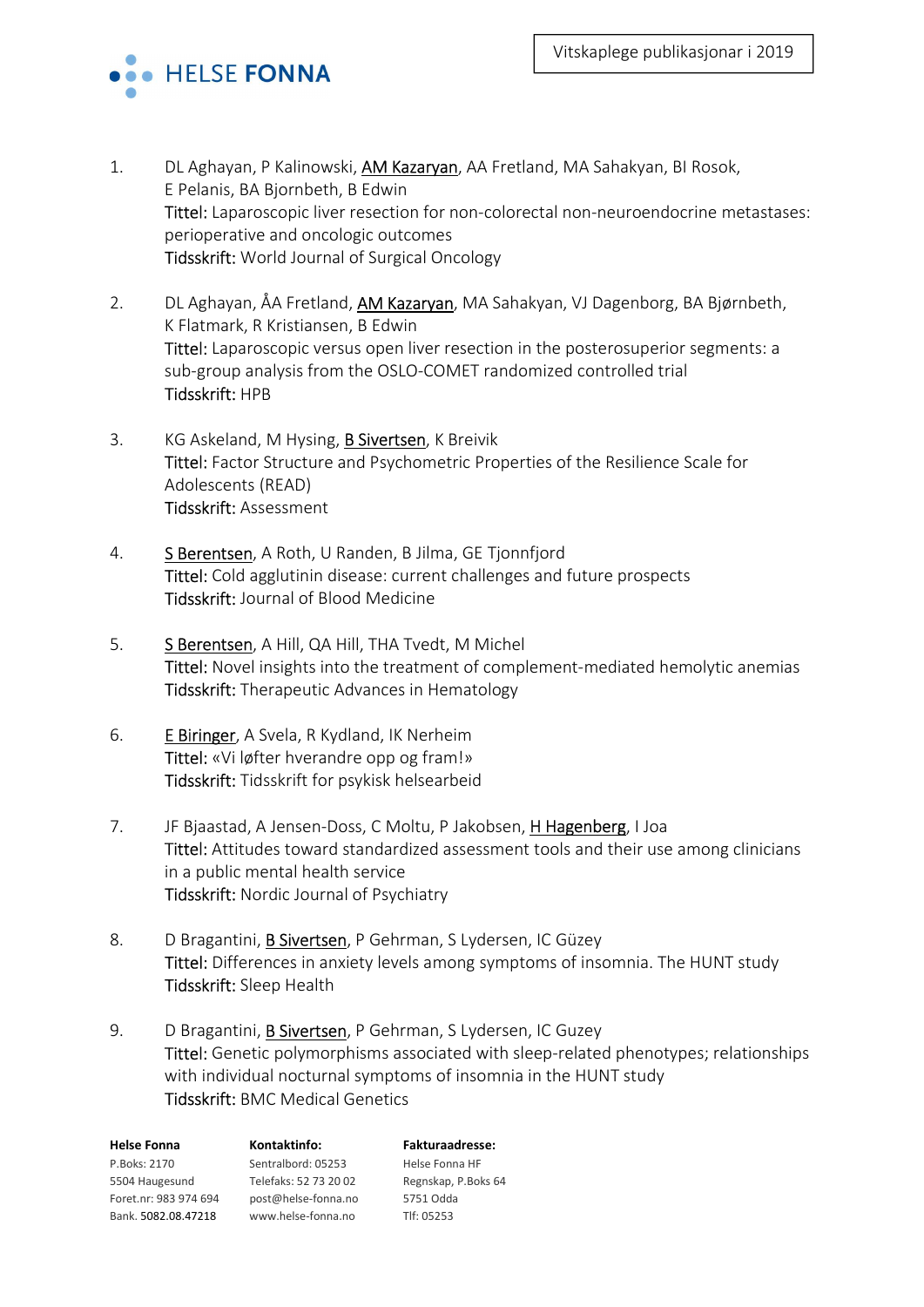

10. D Bragantini, **B Sivertsen**, P Gehrman, S Lydersen, IC Guzey Tittel: Variations in circadian genes and individual nocturnal symptoms of insomnia. The HUNT study Tidsskrift: Chronobiology International

# $NIVÅ 2$

- 11. HB Bringsvor, E Langeland, BF Oftedal, K Skaug, J Assmus, SB Bentsen Tittel: Self-management and health related quality of life in persons with chronic obstructive pulmonary disease Tidsskrift: Quality of Life Research
- 12. LC Bylsma, A Gulbech Ording, A Rosenthal, B Öztürk, JP Fryzek, JM Arias, A Röth, S Berentsen Tittel: Occurrence, thromboembolic risk, and mortality in Danish patients with cold agglutinin disease Tidsskrift: Blood Advances
- 13. T Bøe, KJ Petrie, B Sivertsen, M Hysing Tittel: Interplay of subjective and objective economic well-being on the mental health of Norwegian adolescents Tidsskrift: SSM - Population Health

### $NINÅ 2$

- 14. U Carling, L Barkhatov, HM Reims, T Storas, F Courivaud, AM Kazaryan, PS Halvorsen, E Dorenberg, B Edwin, PK Hol Tittel: Can we ablate liver lesions close to large portal and hepatic veins with MRguided HIFU? An experimental study in a porcine model Tidsskrift: European Radiology
- 15. B Creese, E Vassos, S Bergh, L Athanasiu, I Johar, A Rongve, IT Medboen, M Vasconcelos Da Silva, E Aakhus, F Andersen, F Bettella, A Braekhus, S Djurovic, G Paroni, P Proitsi, I Saltvedt, D Seripa, E Stordal, T Fladby, D Aarsland, OA Andreassen, C Ballard, G Selbaek Tittel: Examining the association between genetic liability for schizophrenia and psychotic symptoms in Alzheimer's disease Tidsskrift: Translational Psychiatry
- 16. M El-Salhy, JG Hatlebakk, T Hausken Tittel: Diet in Irritable Bowel Syndrome (IBS): Interaction with Gut Microbiota and Gut Hormones Tidsskrift: Nutrients

| <b>Helse Fonna</b>    | Kontaktinfo:          | <b>Fakturaa</b>   |
|-----------------------|-----------------------|-------------------|
| P.Boks: 2170          | Sentralbord: 05253    | <b>Helse Fonr</b> |
| 5504 Haugesund        | Telefaks: 52 73 20 02 | Regnskap,         |
| Foret.nr: 983 974 694 | post@helse-fonna.no   | 5751 Odda         |
| Bank. 5082.08.47218   | www.helse-fonna.no    | Tlf: 05253        |

# Fakturaadresse:

Helse Fonna HF Regnskap, P.Boks 64 5751 Odda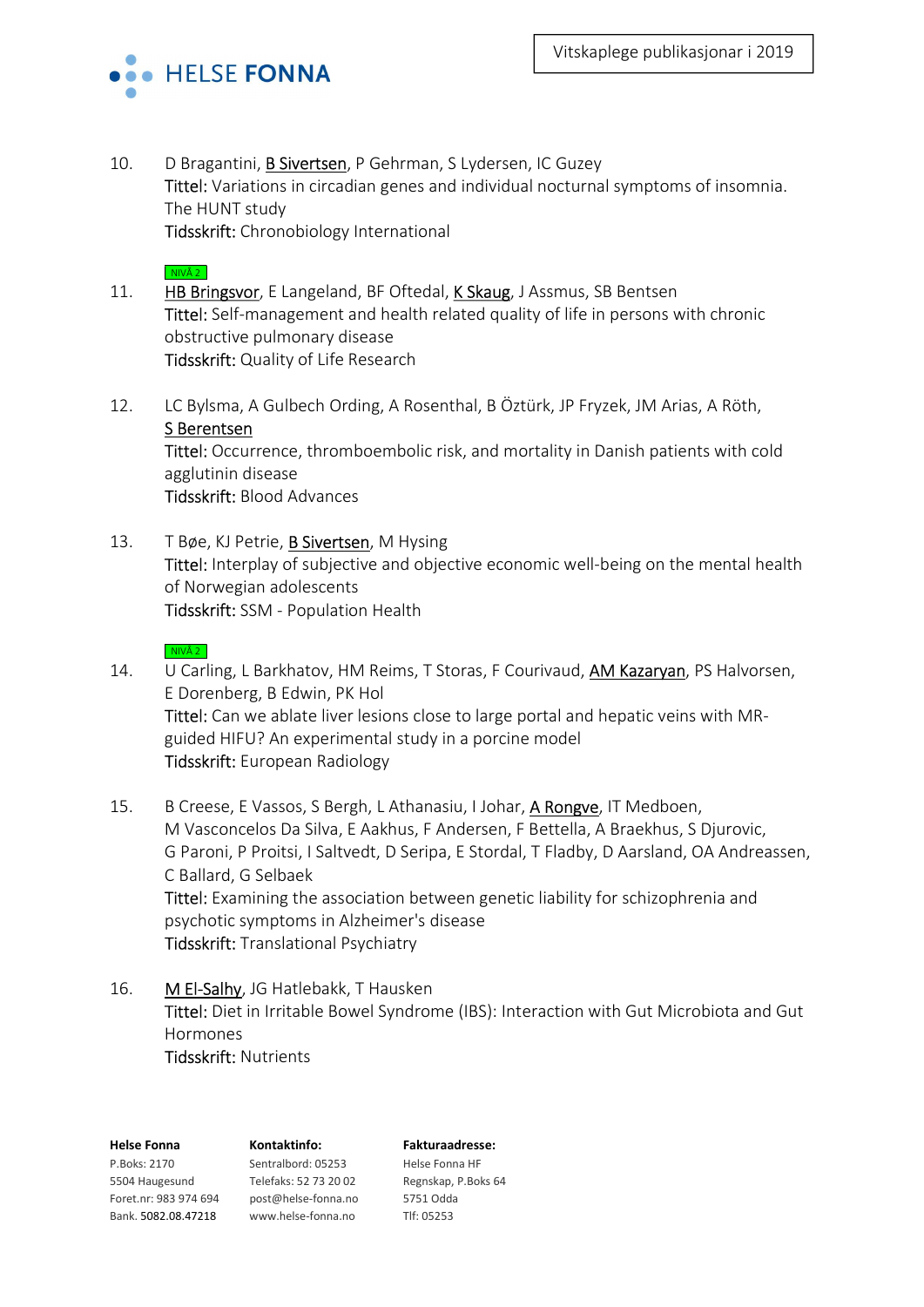

- 17. M El-Salhy, JG Hatlebakk, OH Gilja, A Bråthen Kristoffersen, T Hausken Tittel: Efficacy of faecal microbiota transplantation for patients with irritable bowel syndrome in a randomised, double-blind, placebo-controlled study Tidsskrift: Gut
- 18. M El-Salhy, T Hausken, JG Hatlebakk Tittel: Increasing the Dose and/or Repeating Faecal Microbiota Transplantation (FMT) Increases the Response in Patients with Irritable Bowel Syndrome (IBS) Tidsskrift: Nutrients
- 19. M El-Salhy, OH Gilja, JG Hatlebakk Tittel: Overlapping of irritable bowel syndrome with erosive esophagitis and the performance of Rome criteria in diagnosing IBS in a clinical setting Tidsskrift: Molecular Medicine Reports
- 20. M El-Salhy, JG Hatlebakk, T Hausken Tittel: Possible role of peptide YY (PYY) in the pathophysiology of irritable bowel syndrome (IBS) Tidsskrift: Neuropeptides

# $NIVÅ 2$

- 21. AA Fretland, VJ Dagenborg, GM Waaler Bjornelv, DL Aghayan, AM Kazaryan, L Barkhatov, R Kristiansen, MW Fagerland, B Edwin, MH Andersen Tittel: Quality of life from a randomized trial of laparoscopic or open liver resection for colorectal liver metastases Tidsskrift: The British Journal of Surgery
- 22. GL Goll, KK Jorgensen, J Sexton, IC Olsen, N Bolstad, EA Haavardsholm, KE Lundin, KS Tveit, M Lorentzen, IP Berset, BT Fevang, S Kalstad, K Ryggen, DJ Warren, RA Klaasen, O Asak, S Baigh, IM Blomgren, O Brenna, TJ Bruun, K Dvergsnes, SO Frigstad, IM Hansen, ISH Hatten, G Huppertz-Hauss, M Henriksen, SS Hoie, J Krogh, IP Midtgard, P Mielnik, B Moum, G Noraberg, A Poyan, U Prestegard, HU Rashid, EK Strand, K Skjetne, KA Seeberg, R Torp, CM Ystrom, C Vold, CC Zettel, K Waksvik, B Gulbrandsen, J Hagfors, C Mork, J Jahnsen, TK Kvien Tittel: Long-term efficacy and safety of biosimilar infliximab (CT-P13) after switching from originator infliximab: Open-label extension of the NOR-SWITCH trial Tidsskrift: Journal of Internal Medicine

P.Boks: 2170 Sentralbord: 05253 Helse Fonna HF 5504 Haugesund Telefaks: 52 73 20 02 Regnskap, P.Boks 64 Foret.nr: 983 974 694 post@helse-fonna.no 5751 Odda Bank. 5082.08.47218 www.helse-fonna.no Tlf: 05253

## Helse Fonna Kontaktinfo: Fakturaadresse: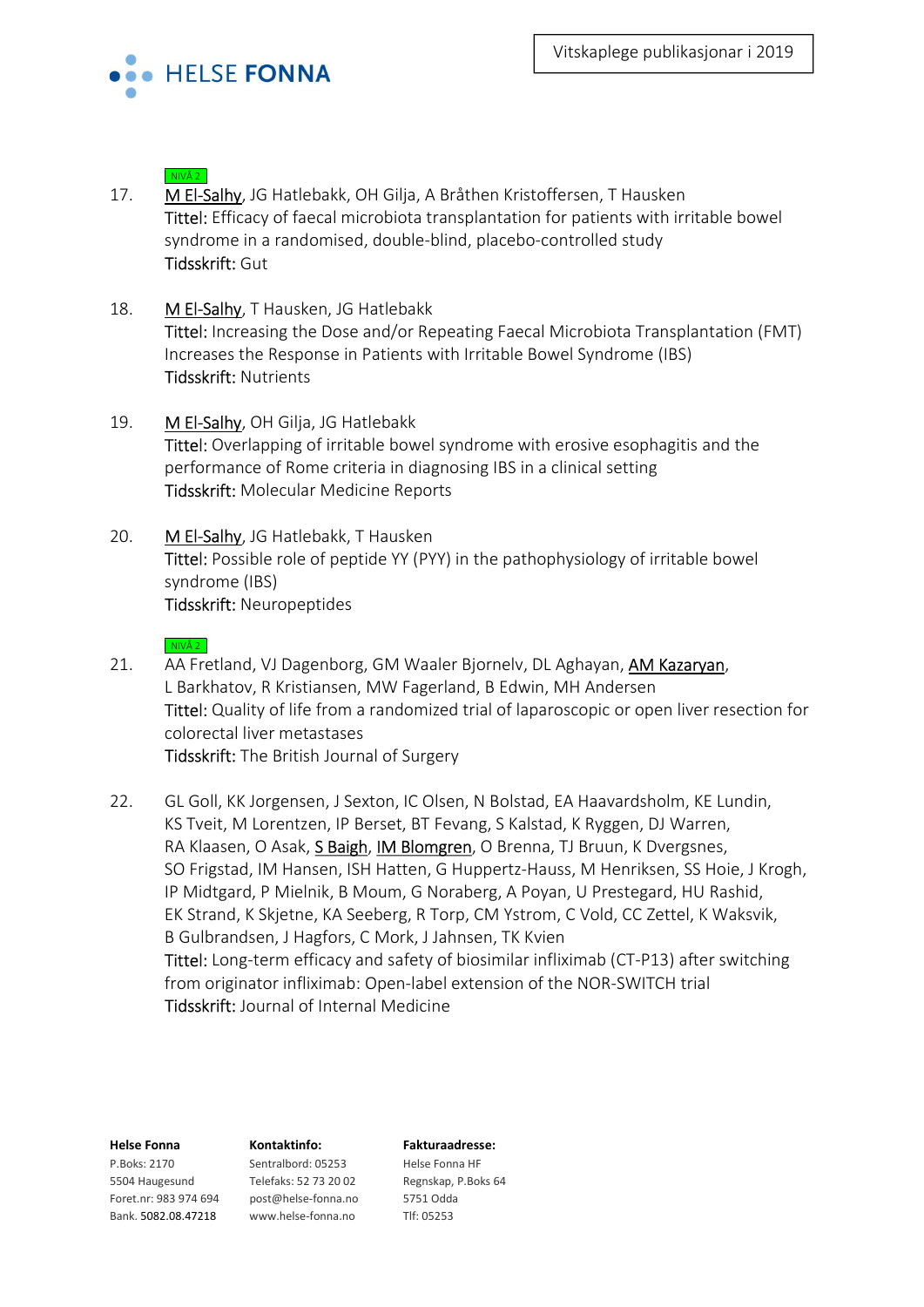

- 23. JF Gottlieb, F Benedetti, PA Geoffroy, TEG Henriksen, RW Lam, G Murray, J Phelps, D Sit, HA Swartz, M Crowe, B Etain, E Frank, N Goel, BCM Haarman, M Inder, H Kallestad, SJ Kim, K Martiny, Y Meesters, R Porter, RF Riemersma-van der Lek, PS Ritter, PFJ Schulte, J Scott, JC Wu, X Yu, S Chen Tittel: The Chronotherapeutic Treatment of Bipolar Disorders: A Systematic Review and Practice Recommendations from the ISBD Task Force on Chronotherapy and Chronobiology Tidsskrift: Bipolar Disorders
- 24. M Grasdalsmoen, HR Eriksen, KJ Lonning, B Sivertsen Tittel: Physical exercise and body-mass index in young adults: a national survey of Norwegian university students Tidsskrift: BMC Public Health
- 25. OA Gudbrandsen, SN Dankel, L Skumsnes, TN Flolo, OH Folkestad, HJ Nielsen, V Vage, AC Mohn, BG Nedrebø, JV Sagen, J Ferno, G Mellgren Tittel: Short-term effects of Vertical sleeve gastrectomy and Roux-en-Y gastric bypass

# on glucose homeostasis

Tidsskrift: Scientific Reports

## $NIVÅ 2$

- 26. M Hartveit, E Hovlid, MHA Nordin, J Ovretveit, GR Bond, E Biringer, J Assmus, GH Mariniusson, T Ruud Tittel: Measuring implementation: development of the implementation process assessment tool (IPAT) Tidsskrift: BMC Health Services Research
- 27. O Heradstveit, JC Skogen, GS Brunborg, KJ Lonning, B Sivertsen Tittel: Alcohol-related problems among college and university students in Norway: extent of the problem Tidsskrift: Scandinavian Journal of Public Health
- 28. O Heradstveit, E Holmelid, H Klundby, B Søreide, B Sivertsen, L Sand Tittel: Associations between symptoms of eating disturbance and frequency of physical activity in a non-clinical, population-based sample of adolescents Tidsskrift: Journal of Eating Disorders

# 29. THestdal, F Skorpen

Tittel: Experiences of suffering among elderly hip-fracture patients during the preoperative period: patients' and nurse's perspective Tidsskrift: Scandinavian Journal of Caring Sciences

| <b>Helse Fonna</b>    | Kontaktinfo:          | <b>Fakturaadresse:</b> |
|-----------------------|-----------------------|------------------------|
| P.Boks: 2170          | Sentralbord: 05253    | Helse Fonna HF         |
| 5504 Haugesund        | Telefaks: 52 73 20 02 | Regnskap, P.Boks 64    |
| Foret.nr: 983 974 694 | post@helse-fonna.no   | 5751 Odda              |
| Bank. 5082.08.47218   | www.helse-fonna.no    | Tlf: 05253             |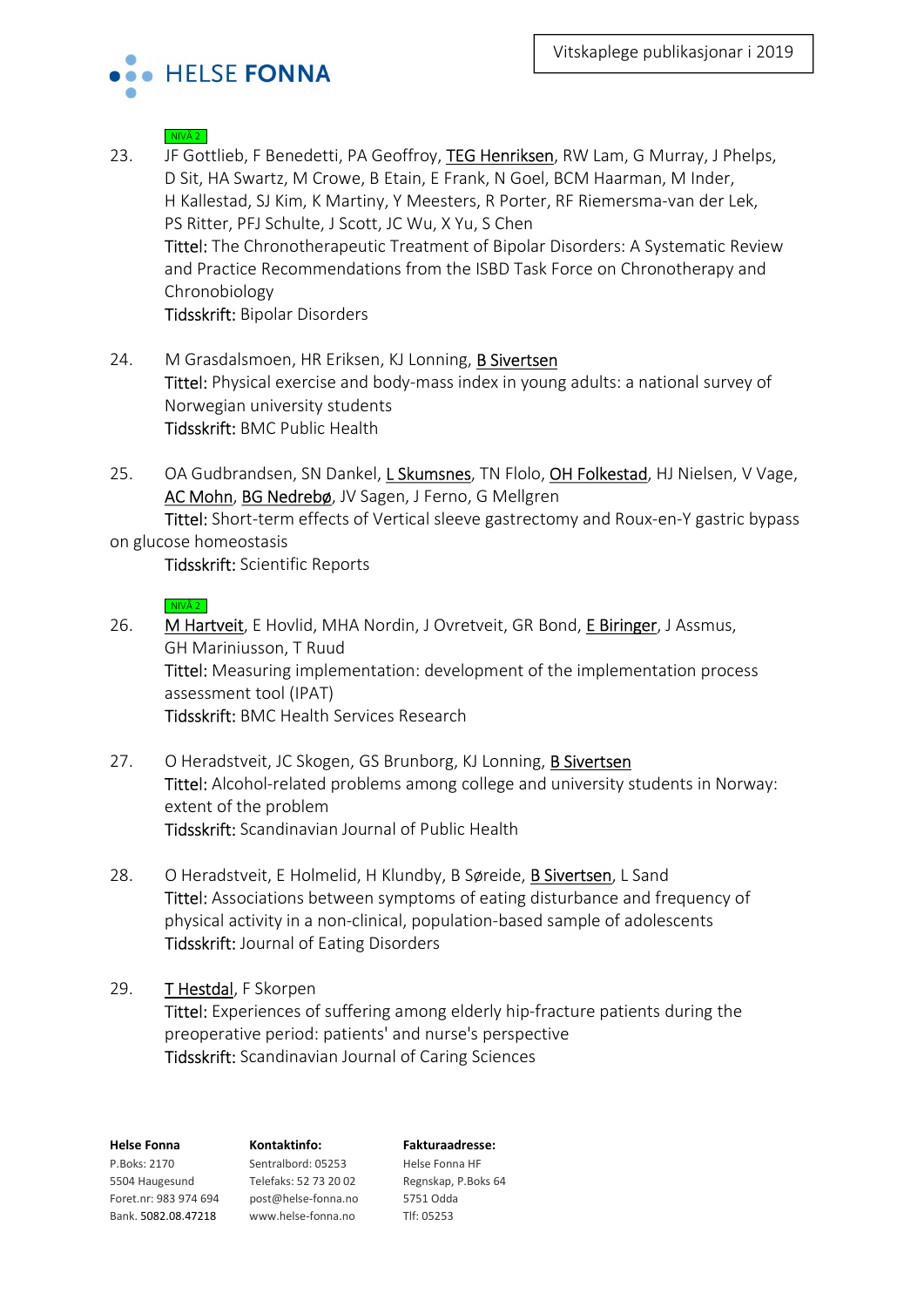

30. QA Hill, A Hill, S Berentsen

Tittel: Defining autoimmune hemolytic anemia: a systematic review of the terminology used for diagnosis and treatment Tidsskrift: Blood Advances

- 31. SEH Holm, B Hansen, G Kvale, T Eilertsen, K Hagen, S Solem Tittel: Is sensory processing sensitivity related to treatment outcome in concentrated exposure and response prevention treatment for obsessive-compulsive disorder? Tidsskrift: Journal of Obsessive-Compulsive and Related Disorders
- 32. A Hott, S Liavaag, NG Juel, JI Brox, OM Ekeberg Tittel: The reliability, validity, interpretability, and responsiveness of the Norwegian version of the Anterior Knee Pain Scale in patellofemoral pain Tidsskrift: Disability and Rehabilitation
	- $NIVÅ 2$
- 33. O Hove, E Biringer, OE Havik, J Assmus, KJ Braatveit, SEH Holm, M Hermann Tittel: Prevalence of drug use among adults with intellectual disabilities compared with drug use in the general population Tidsskrift: Pharmacoepidemiology and Drug Safety
	- $NIVÅ 2$
- 34. M Hustoft, E Biringer, S Gjesdal, VP Moen, J Abetamus, O Hetlevik Tittel: The effect of team collaboration and continuity of care on health and disability among rehabilitation patients: a longitudinal survey-based study from western Norway Tidsskrift: Quality of Life Research
- 35. M Hysing, KG Askeland, AM La Greca, ME Solberg, K Breivik, B Sivertsen Tittel: Bullying Involvement in Adolescence: Implications for Sleep, Mental Health, and Academic Outcomes Tidsskrift: Journal of Interpersonal Violence
- 36. M Hysing, T Reichborn-Kjennerud, T Markestad, I Elgen, B Sivertsen Tittel: Sleep Duration and Nocturnal Awakenings in Infants Born with Gestational Risk Tidsskrift: Journal of Developmental and Behavioral Pediatrics
- 37. U Jager, W Barcellini, CM Broome, MA Gertz, A Hill, QA Hill, B Jilma, DJ Kuter, M Michel, M Montillo, A Roth, SS Zeerleder, S Berentsen Tittel: Diagnosis and treatment of autoimmune hemolytic anemia in adults: Recommendations from the First International Consensus Meeting Tidsskrift: Blood Reviews

| <b>Helse Fonna</b>    | Kontaktinfo:          | <b>Fakturaadresse:</b> |
|-----------------------|-----------------------|------------------------|
| P.Boks: 2170          | Sentralbord: 05253    | Helse Fonna HF         |
| 5504 Haugesund        | Telefaks: 52 73 20 02 | Regnskap, P.Boks 64    |
| Foret.nr: 983 974 694 | post@helse-fonna.no   | 5751 Odda              |
| Bank. 5082.08.47218   | www.helse-fonna.no    | Tlf: 05253             |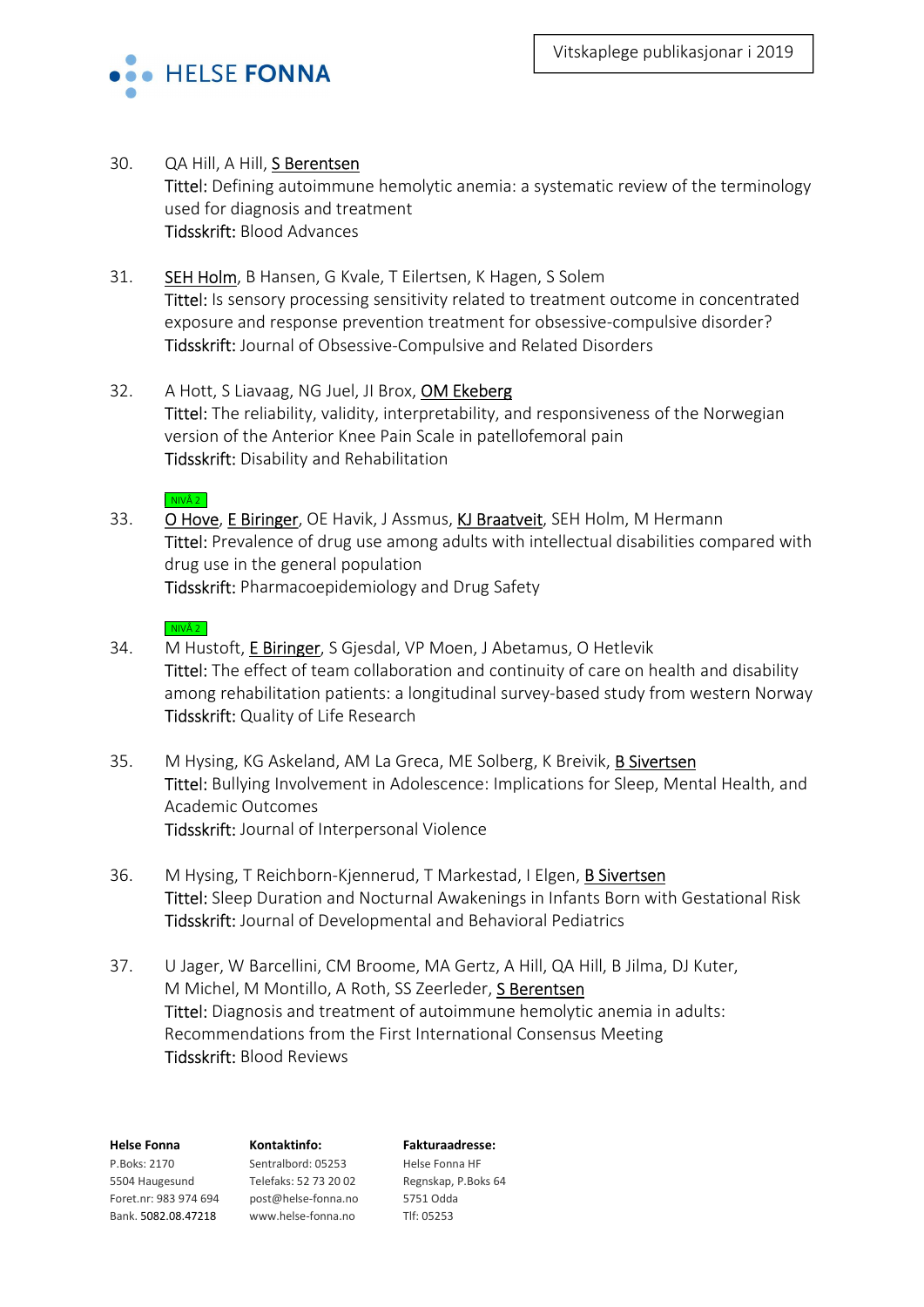

38. IE Jansen, JE Savage, K Watanabe, J Bryois, DM Williams, S Steinberg, J Sealock, IK Karlsson, S Hagg, L Athanasiu, N Voyle, P Proitsi, A Witoelar, S Stringer, D Aarsland, IS Almdahl, F Andersen, S Bergh, F Bettella, S Bjornsson, A Braekhus, G Brathen, C de Leeuw, RS Desikan, S Djurovic, L Dumitrescu, T Fladby, TJ Hohman, PV Jonsson, SJ Kiddle, A Rongve, I Saltvedt, SB Sando, G Selbaek, M Shoai, NG Skene, J Snaedal, E Stordal, ID Ulstein, Y Wang, LR White, J Hardy, J Hjerling-Leffler, PF Sullivan, WM van der Flier, R Dobson, LK Davis, H Stefansson, K Stefansson, NL Pedersen, S Ripke, OA Andreassen, D Posthuma Tittel: Genome-wide meta-analysis identifies new loci and functional pathways influencing Alzheimer's disease risk

Tidsskrift: Nature Genetics

# $NIVÅ 2$

- 39. M Knapstad, B Sivertsen, AK Knudsen, ORF Smith, LE Aaro, KJ Lonning, JC Skogen Tittel: Trends in self-reported psychological distress among college and university students from 2010 to 2018 Tidsskrift: Psychological Medicine
- 40. LAK Le, A Johannessen, JA Hardie, OE Johansen, A Gulsvik, BE Vikse, P Bakke Tittel: Prevalence and prognostic ability of the GOLD 2017 classification compared to the GOLD 2011 classification in a Norwegian COPD cohort Tidsskrift: International Journal of Chronic Obstructive Pulmonary Disease
- 41. M Lien, E Bredeli, **B Sivertsen**, H Kallestad, S Pallesen, ORF Smith, P Faaland, LM Ritterband, FP Thorndike, O Vedaa Tittel: Short and long-term effects of unguided internet-based cognitive behavioral therapy for chronic insomnia in morning and evening persons: a post-hoc analysis Tidsskrift: Chronobiology International
- 42. BS Lillås, C Tøndel, A Gjerde, BE Vikse Tittel: Measurement of renal functional response using iohexol clearance—a study of different outpatient procedures Tidsskrift: Clinical Kidney Journal

5504 Haugesund Telefaks: 52 73 20 02 Regnskap, P.Boks 64 Foret.nr: 983 974 694 post@helse-fonna.no 5751 Odda Bank. 5082.08.47218 www.helse-fonna.no Tlf: 05253

P.Boks: 2170 Sentralbord: 05253 Helse Fonna HF

### Helse Fonna Kontaktinfo: Fakturaadresse: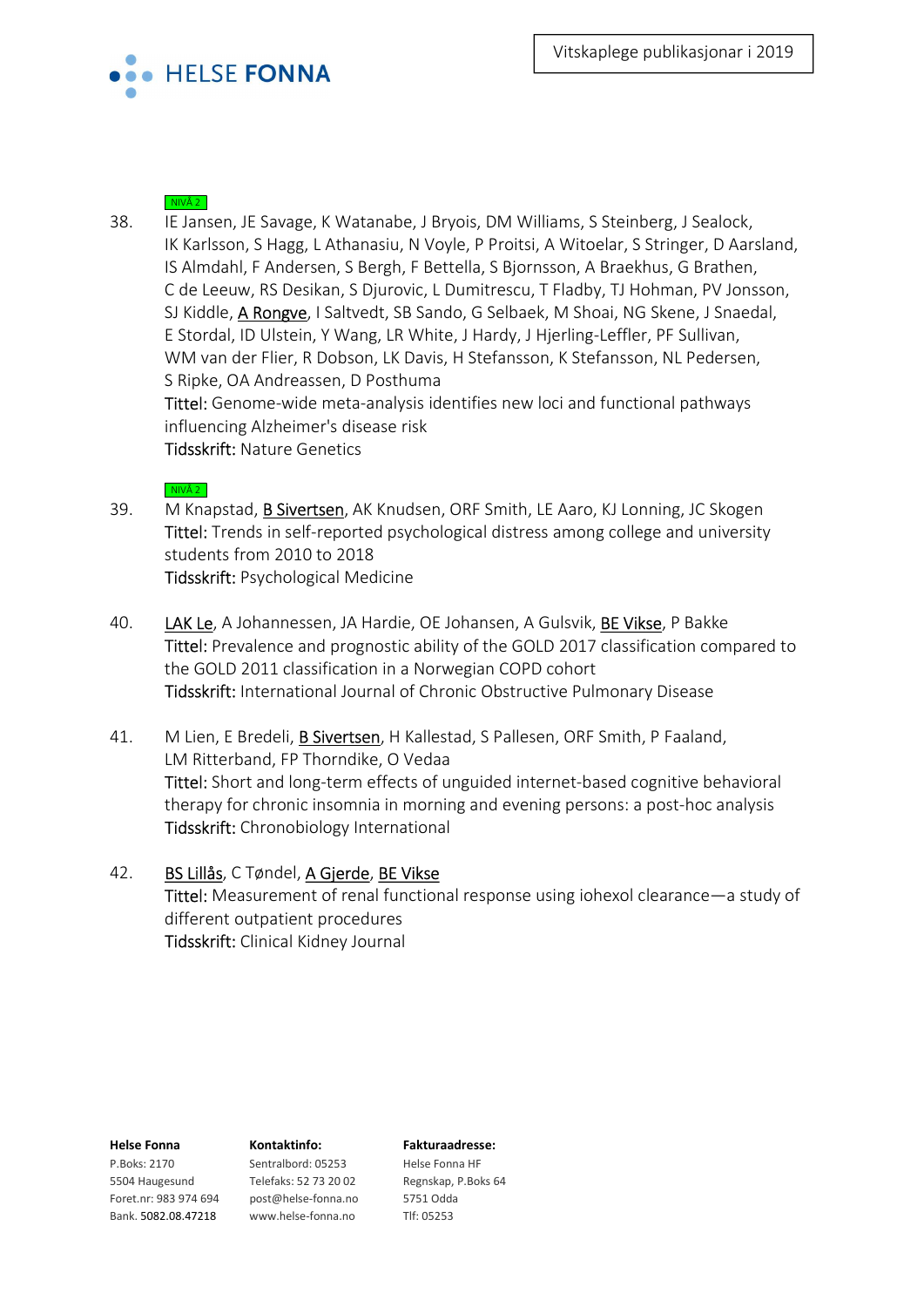

- 43. M Liu, Y Jiang, R Wedow, Y Li, DM Brazel, F Chen, G Datta, J Davila-Velderrain, B Sivertsen, H Choquet, AR Docherty, JD Faul, JR Foerster, L Fritsche, ME Gabrielsen, SD Gordon, J Haessler, J-J Hottenga, H Huang, S-K Jang, PR Jansen, Y Ling, R Mägi, N Matoba, G McMahon, A Mulas, V Orrú, T Palviainen, A Pandit, GW Reginsson, JA Smith, AE Taylor, C Turman, G Willemsen, H Young, KA Young, GJM Zajac, W Zhao, W Zhou, GT Björnsdóttir, JD Boardman, M Boehnke, DI Boomsma, C Chen, GE Davies, CB Eaton, AH Skogholt, BKS Winsvold, K Hveem, S Vrieze, H Kallestad Tittel: Association studies of up to 1.2 million individuals yield new insights into the genetic etiology of tobacco and alcohol use Tidsskrift: Nature Genetics
- 44. T Mazzawi, T Hausken, JR Hov, J Valeur, DA Sangnes, M El-Salhy, OH Gilja, JG Hatlebakk, GA Lied Tittel: Clinical response to fecal microbiota transplantation in patients with diarrheapredominant irritable bowel syndrome is associated with normalization of fecal microbiota composition and short-chain fatty acid levels Tidsskrift: Scandinavian Journal of Gastroenterology
- 45. C Mueller, P Soysal, A Rongve, AT Isik, T Thompson, S Maggi, L Smith, C Basso, R Stewart, C Ballard, JT O'Brien, D Aarsland, B Stubbs, N Veronese Tittel: Survival time and differences between dementia with Lewy bodies and Alzheimer's disease following diagnosis: A meta-analysis of longitudinal studies Tidsskrift: Ageing Research Reviews
- 46. MP Myklebust, B Rosenlund, P Gjengsto, BS Bercea, A Karlsdottir, M Brydoy, O Dahl Tittel: Quantitative PCR Measurement of miR-371a-3p and miR-372-p Is Influenced by Hemolysis Tidsskrift: Frontiers in Genetics
- 47. FTI Paunas, K Finne, S Leh, TA Osman, HP Marti, F Berven, BE Vikse Tittel: Characterization of glomerular extracellular matrix in IgA nephropathy by proteomic analysis of laser-captured microdissected glomeruli Tidsskrift: BMC Nephrology

5504 Haugesund Telefaks: 52 73 20 02 Regnskap, P.Boks 64 Foret.nr: 983 974 694 post@helse-fonna.no 5751 Odda Bank. 5082.08.47218 www.helse-fonna.no Tlf: 05253

P.Boks: 2170 Sentralbord: 05253 Helse Fonna HF

### Helse Fonna Kontaktinfo: Fakturaadresse: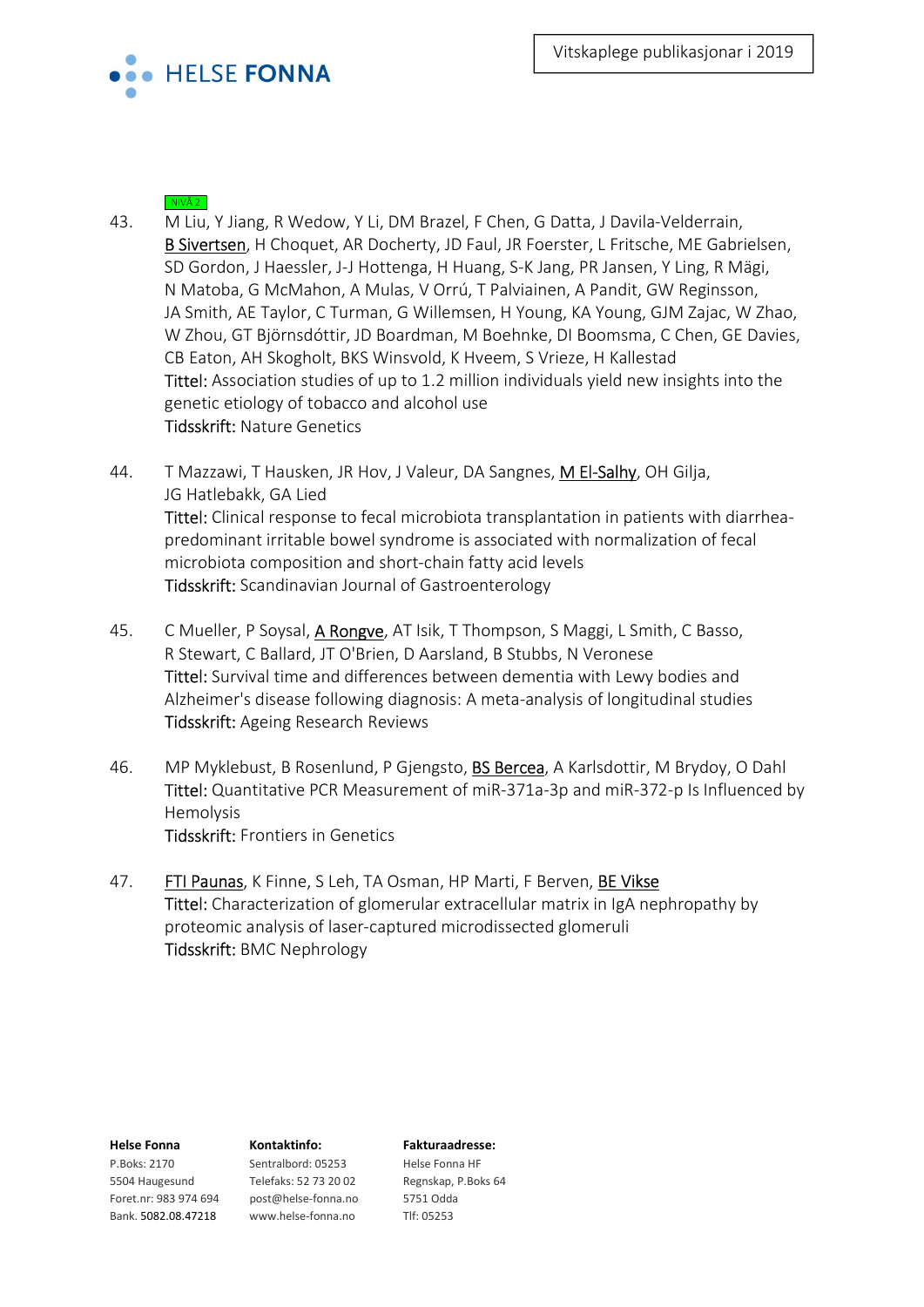

- 48. A Rongve, A Witoelar, A Ruiz, L Athanasiu, C Abdelnour, J Clarimon, S Heilmann-Heimbach, I Hernandez, S Moreno-Grau, I de Rojas, E Morenas-Rodriguez, T Fladby, SB Sando, G Brathen, F Blanc, O Bousiges, AW Lemstra, I van Steenoven, E Londos, IS Almdahl, L Palhaugen, JA Eriksen, S Djurovic, E Stordal, I Saltvedt, ID Ulstein, F Bettella, RS Desikan, AV Idland, M Toft, L Pihlstrom, J Snaedal, L Tarraga, M Boada, A Lleo, H Stefansson, K Stefansson, A Ramirez, D Aarsland, OA Andreassen Tittel: GBA and APOE epsilon4 associate with sporadic dementia with Lewy bodies in European genome wide association study Tidsskrift: Scientific Reports
- 49. A Sanchez Barrueco, F Gonzalez Galan, JM Villacampa Auba, G Diaz Tapia, S Fernandez Hernandez, C Martin-Arriscado Arroba, C Cenjor Espanol, C Almodovar Alvarez Tittel: p16 Influence on Laryngeal Squamous Cell Carcinoma Relapse and Survival Tidsskrift: Otolaryngology and Head and Neck Surgery
- 50. B Sivertsen, H Rakil, E Munkvik, KJ Lonning Tittel: Cohort profile: the SHoT-study, a national health and well-being survey of Norwegian university students Tidsskrift: BMJ Open
- 51. B Sivertsen, MB Nielsen, IEH Madsen, M Knapstad, KJ Lonning, M Hysing Tittel: Sexual harassment and assault among university students in Norway: a crosssectional prevalence study Tidsskrift: BMJ Open
- 52. B Sivertsen, M Hysing, M Knapstad, AG Harvey, A Reneflot, KJ Lønning, RC O'Connor Tittel: Suicide attempts and non-suicidal self-harm among university students: prevalence study Tidsskrift: BJPsych Open

 $\overline{\phantom{a}}$  NIVÅ 2

53. JC Skogen, **B Sivertsen**, M Hysing, O Heradstveit, T Boe Tittel: Economic Circumstances in Childhood and Subsequent Substance Use in Adolescence - A Latent Class Analysis: The youth@hordaland Study Tidsskrift: Frontiers in Psychology

## $NIVÅ 2$

54. JC Skogen, MM Thørrisen, T Bonsaksen, J Vahtera, B Sivertsen, RW Aas Tittel: Effort-Reward Imbalance Is Associated With Alcohol-Related Problems. WIRUS-S creening Study Tidsskrift: Frontiers in Psychology

| <b>Helse Fonna</b>    | Kontaktinfo:          | <b>Fakturaadresse:</b> |
|-----------------------|-----------------------|------------------------|
| P.Boks: 2170          | Sentralbord: 05253    | Helse Fonna HF         |
| 5504 Haugesund        | Telefaks: 52 73 20 02 | Regnskap, P.Boks 64    |
| Foret.nr: 983 974 694 | post@helse-fonna.no   | 5751 Odda              |
| Bank. 5082.08.47218   | www.helse-fonna.no    | Tlf: 05253             |
|                       |                       |                        |